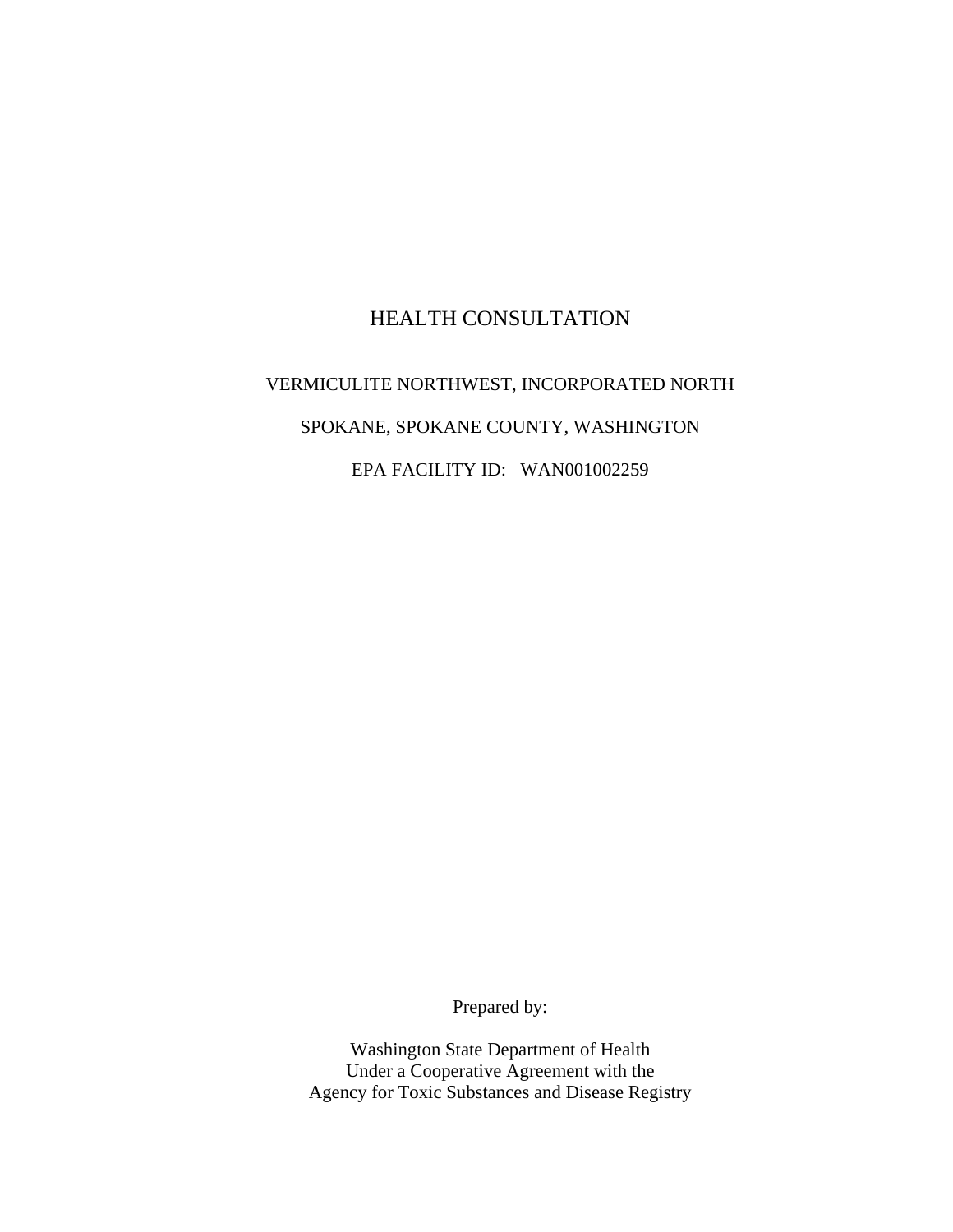# **Foreword: ATSDR's National Asbestos Exposure Review**

Vermiculite was mined and processed in Libby, Montana, from the early 1920s until 1990. We now know that this vermiculite, which was shipped to many locations around the U.S. for processing, contained asbestos.

The National Asbestos Exposure Review (NAER) is a project of the Agency for Toxic Substances and Disease Registry (ATSDR). ATSDR is working with other federal, state, and local environmental, and public health agencies to evaluate public health impacts at sites that processed Libby vermiculite.

The evaluations focus on the processing sites and on human health effects that might be associated with possible past or current exposures. They do not consider commercial or consumer use of the products of these facilities.

The sites that processed Libby vermiculite will be evaluated by (1) identifying ways people could have been exposed to asbestos in the past and ways that people could be exposed now and (2) determining whether the exposures represent a public health hazard. ATSDR will use the information gained from the site-specific investigations to recommend further public health actions as needed. Site evaluations are progressing in two phases:

Phase 1: ATSDR has selected 28 sites for the first phase of reviews on the basis of the following criteria:

The U.S. Environmental Protection Agency (EPA) mandated further action at the site based upon contamination in place

#### - or -

The site was an exfoliation facility that processed more than 100,000 tons of vermiculite ore from Libby mine. Exfoliation, a processing method in which ore is heated and "popped," is expected to have released more asbestos than other processing methods.

The following document is one of the site-specific health consultations ATSDR and its state health partners are developing for each of the 28 Phase I sites. A future report will summarize findings at the Phase 1sites and include recommendations for evaluating the more than 200 remaining sites nationwide that received Libby vermiculite.

Phase 2: ATSDR will continue to evaluate former Libby vermiculite processing sites in accordance with the findings and recommendations contained in the summary report. ATSDR will also identify further actions as necessary to protect public health.

The Washington State Department of Health (DOH) has prepared this health consultation in cooperation with ATSDR. A part of the U.S. Department of Health and Human Services,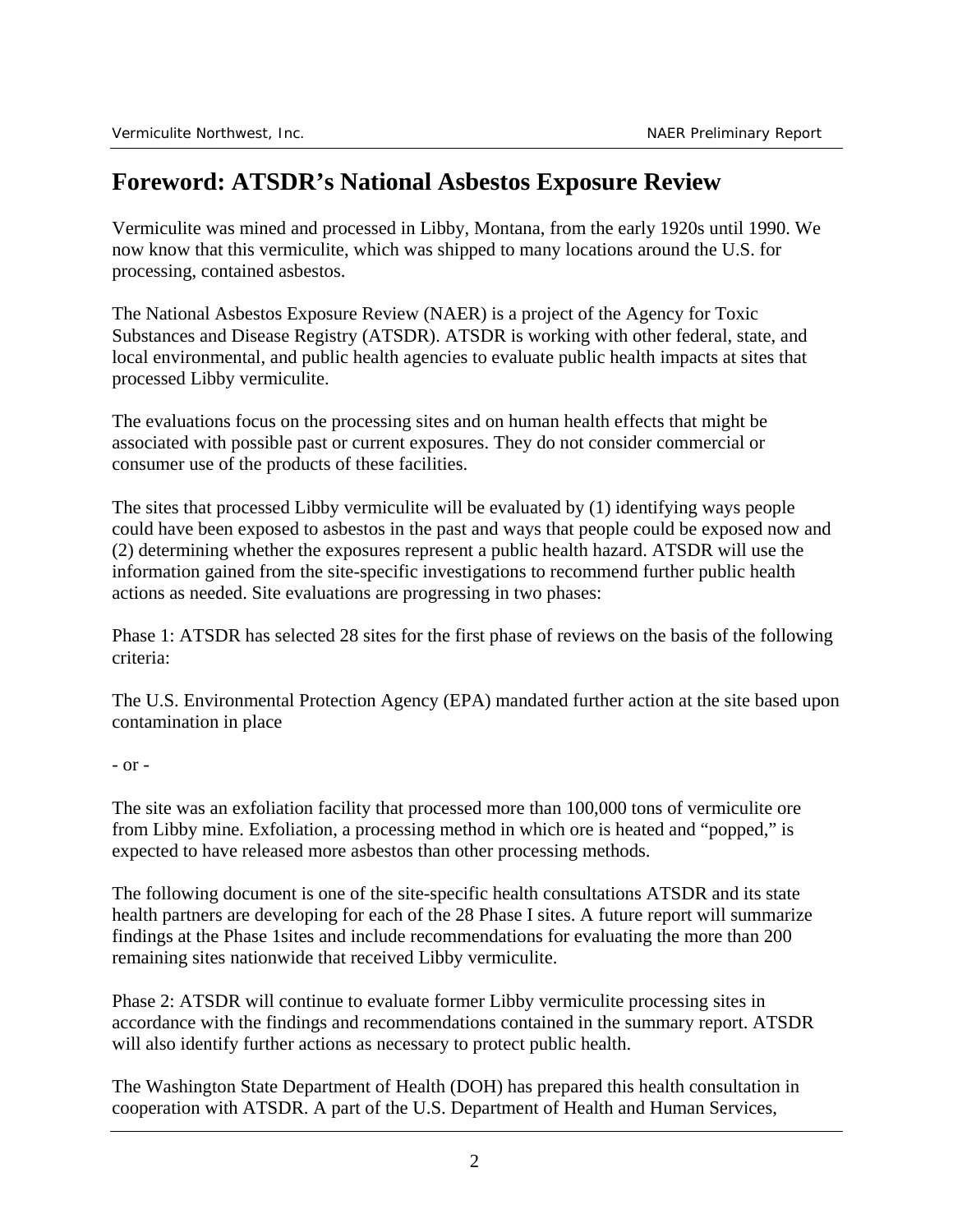ATSDR is the principal federal public health agency responsible for health issues related to hazardous waste. This health consultation was prepared in accordance with methodologies and guidelines developed by ATSDR.

The purpose of this health consultation is to identify and prevent harmful human health effects resulting from exposure to hazardous substances in the environment. In general, health consultations focus on specific health issues so that DOH can respond to requests from concerned residents or agencies for health information on hazardous substances. DOH evaluates sampling data collected from a hazardous waste site, determines whether exposures have occurred or could occur, reports any potential harmful effects, and recommends actions to protect public health. The findings in this report are relevant to conditions at the site during the time of this health consultation, but they should not necessarily be relied on if land use or site conditions change in the future.

For additional information or questions regarding DOH or the contents of this health consultation, please call the health advisor who prepared this document:

Gary Palcisko Washington State Department of Health Office of Environmental Health Assessments P.O. Box 47846 Olympia, WA 98504-7846 (360) 236-3377 FAX (360) 236-3383 1-877-485-7316 Web site: www.doh.wa.gov/ehp/oehas/sashome.htm

For more information about ATSDR, contact the ATSDR Information Center at 1-888-422-8737 or visit the agency's Web site: www.atsdr.cdc.gov.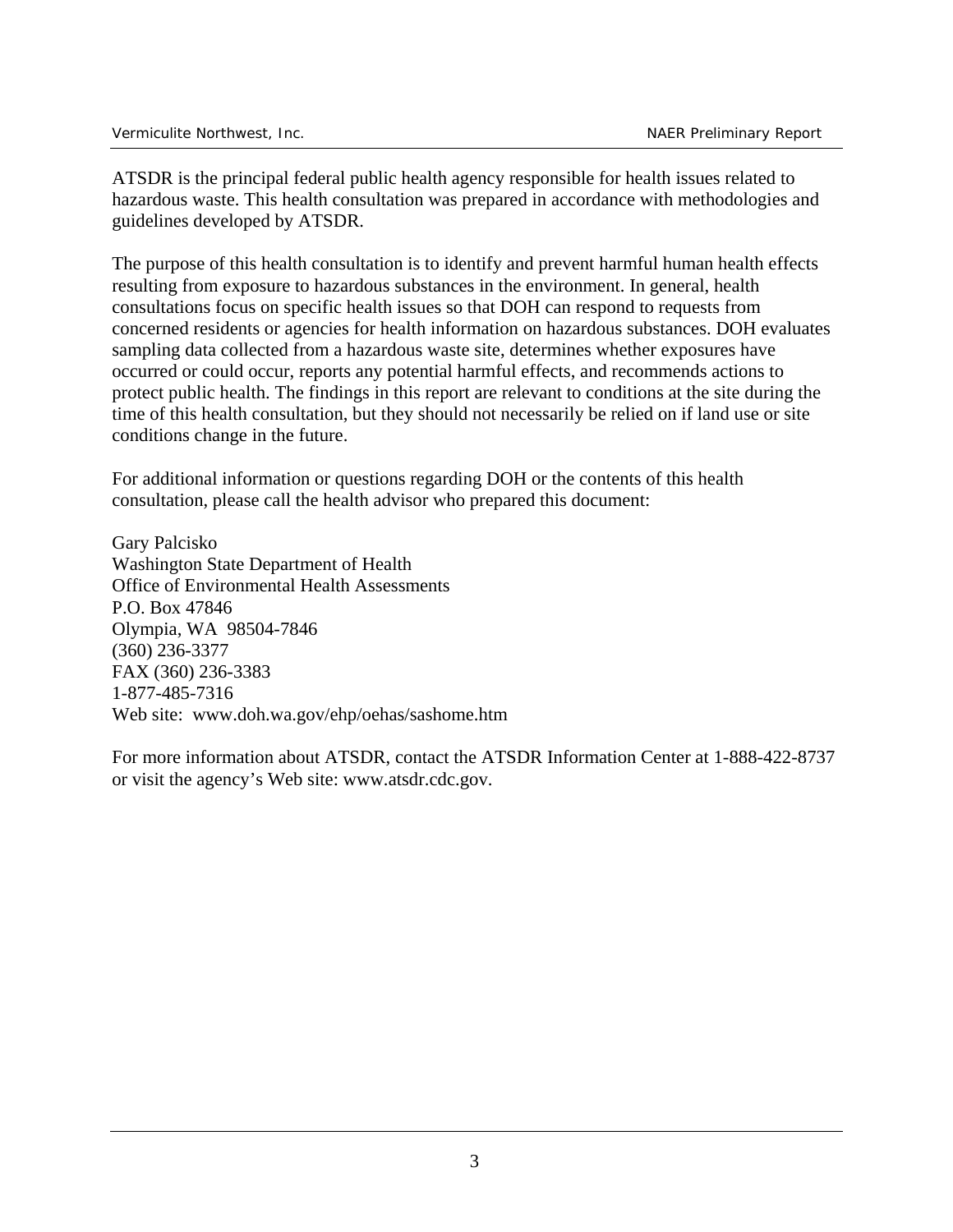# **Glossary**

#### **Absorption**

The process of taking in. For a person or an animal, absorption is the process of a substance getting into the body through the eyes, skin, stomach, intestines, or lungs.

#### **Acute**

Occurring over a short time [compare with chronic].

#### **Acute exposure**

Contact with a substance that occurs once or for only a short time (up to 14 days) [compare with intermediate duration exposure and chronic exposure].

#### **Adverse health effect**

A change in body function or cell structure that might lead to disease or health problems

# **Ambient**

Surrounding (for example, *ambient* air).

#### **Background level**

An average or expected amount of a substance or radioactive material in a specific environment, or typical amounts of substances that occur naturally in an environment.

# **Cancer risk**

A theoretical risk for getting cancer if exposed to a substance every day for 70 years (a lifetime exposure). The true risk might be lower.

# **Carcinogen**

A substance that causes cancer.

# **Chronic**

Occurring over a long time [compare with acute].

# **Contaminant**

A substance that is either present in an environment where it does not belong or is present at levels that might cause harmful (adverse) health effects.

#### **Delayed health effect**

A disease or an injury that happens as a result of exposures that might have occurred in the past.

# **Dose (for chemicals that are not radioactive)**

The amount of a substance to which a person is exposed over some time period. Dose is a measurement of exposure. Dose is often expressed as milligram (amount) per kilogram (a measure of body weight) per day (a measure of time) when people eat or drink contaminated water, food, or soil. In general, the greater the dose, the greater the likelihood of an effect. An "exposure dose" is how much of a substance is encountered in the environment. An "absorbed dose" is the amount of a substance that actually got into the body through the eyes, skin, stomach, intestines, or lungs.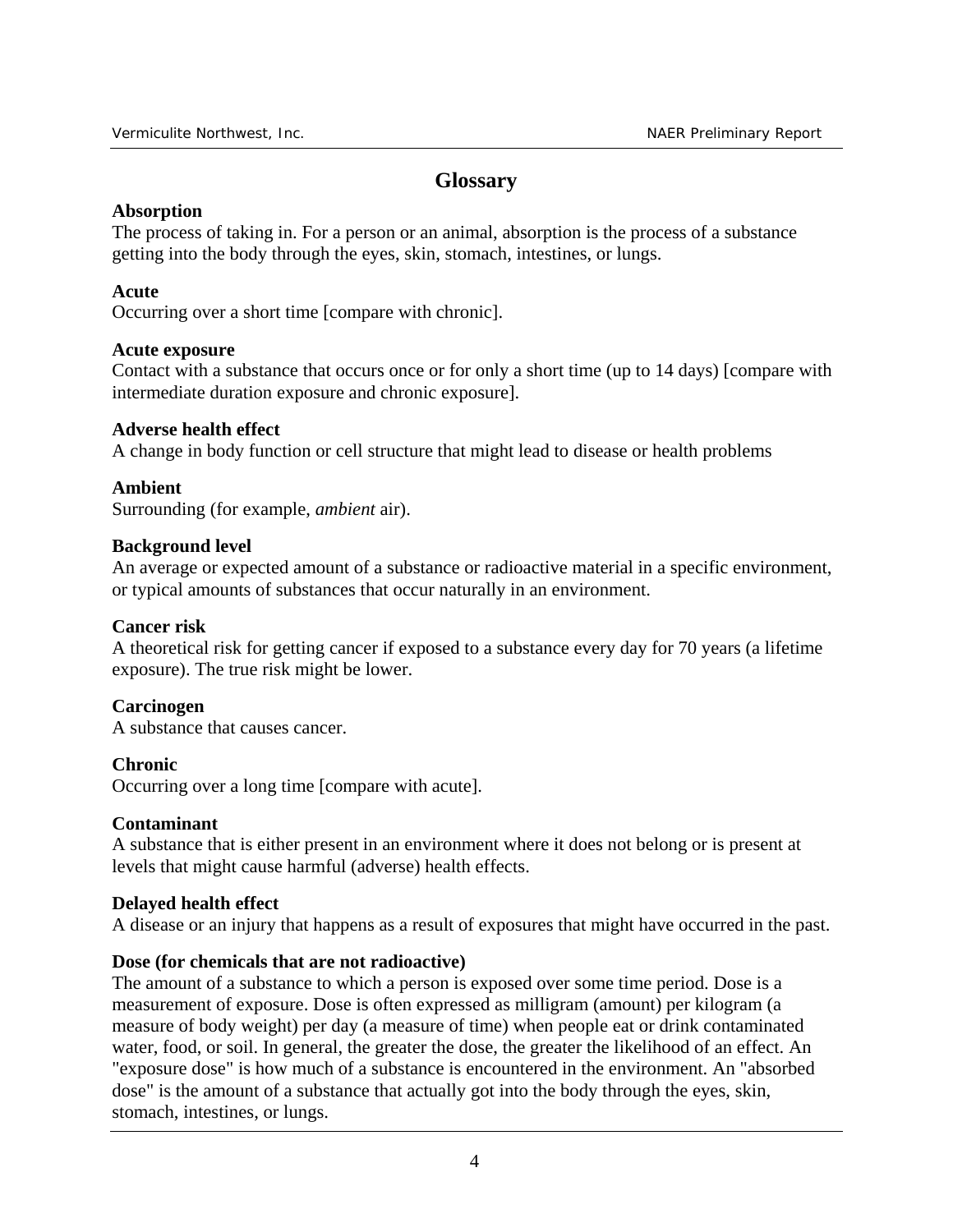# **EPA**

United States Environmental Protection Agency.

#### **Epidemiology**

The study of the distribution and determinants of disease or health status in a population; the study of the occurrence and causes of health effects in humans.

#### **Exposure**

Contact with a substance by swallowing, breathing, or touching the skin or eyes. Exposure may be short-term [acute exposure], of intermediate duration, or long-term [chronic exposure].

#### **Hazard**

A source of potential harm from past, current, or future exposures.

#### **Health consultation**

A review of available information or collection of new data to respond to a specific health question or request for information about a potential environmental hazard. Health consultations are focused on a specific exposure issue. Health consultations are therefore more limited than a public health assessment, which reviews the exposure potential of each pathway and chemical [compare with public health assessment].

#### **Indeterminate public health hazard**

The category used in ATSDR's public health assessment documents when a professional judgment about the level of health hazard cannot be made because information critical to such a decision is lacking.

#### **Ingestion**

The act of swallowing something through eating, drinking, or mouthing objects. A hazardous substance can enter the body this way [see route of exposure].

#### **Inhalation**

The act of breathing. A hazardous substance can enter the body this way [see route of exposure].

#### **No apparent public health hazard**

A category used in ATSDR's public health assessments for sites where human exposure to contaminated media might be occurring, might have occurred in the past, or might occur in the future, but where the exposure is not expected to cause any harmful health effects.

#### **No public health hazard**

A category used in ATSDR's public health assessment documents for sites where people have never and will never come into contact with harmful amounts of site-related substances.

#### **Public health hazard**

A category used in ATSDR's public health assessments for sites that pose a public health hazard because of long-term exposures (greater than 1 year) to sufficiently high levels of hazardous substances or radionuclides that could result in harmful health effects.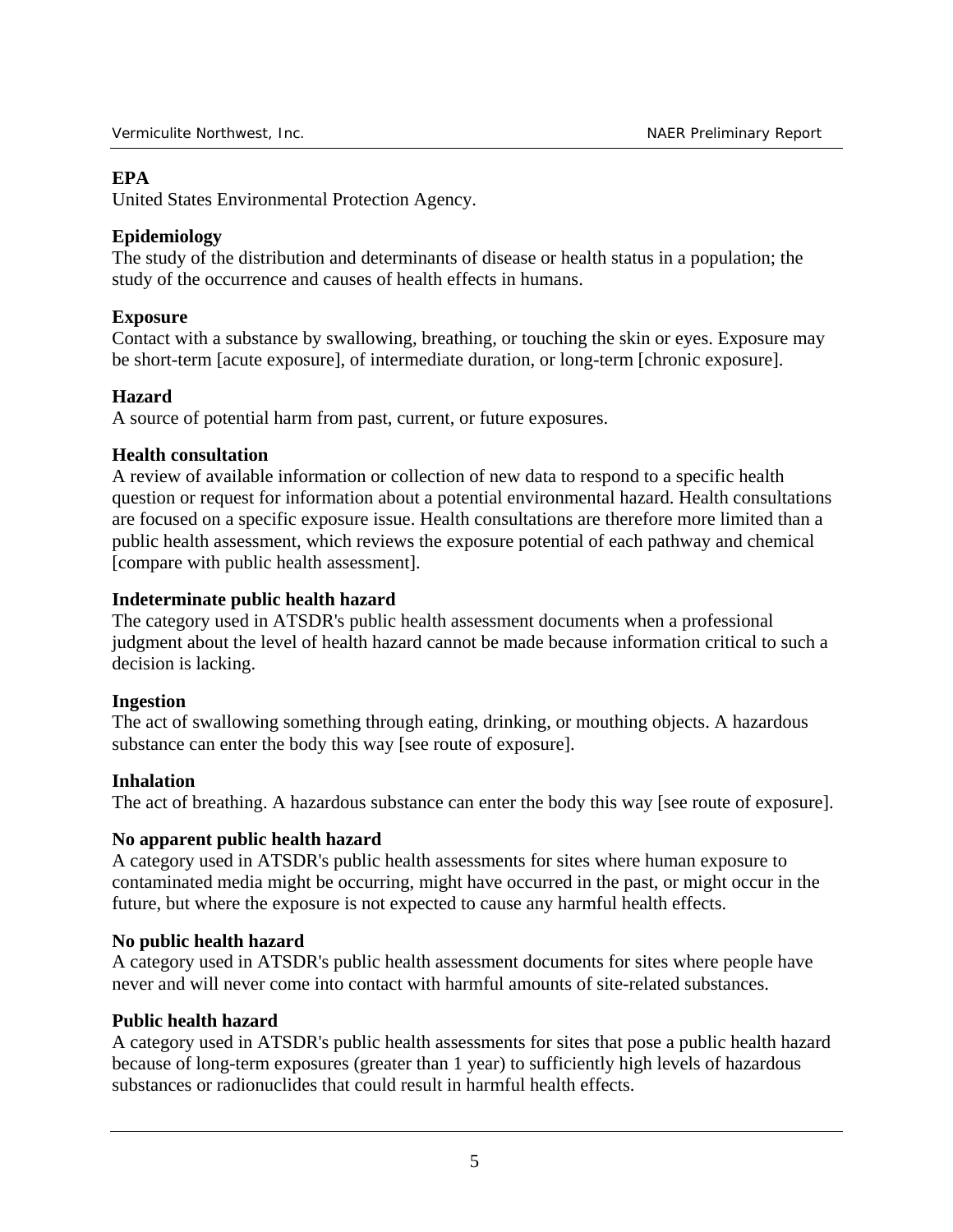#### **Public health hazard categories**

Public health hazard categories are statements about whether people could be harmed by conditions present at the site in the past, present, or future. One or more hazard categories might be appropriate for each site. The five public health hazard categories are no public health hazard, no apparent public health hazard, indeterminate public health hazard, public health hazard, and urgent public health hazard.

#### **Route of exposure**

The way people come into contact with a hazardous substance. Three routes of exposure are breathing [inhalation], eating or drinking [ingestion], or contact with the skin [dermal contact].

#### **Source of contamination**

The place where a hazardous substance comes from, such as a landfill, waste pond, incinerator, storage tank, or drum. A source of contamination is the first part of an exposure pathway.

**Superfund** [see Comprehensive Environmental Response, Compensation, and Liability Act of 1980 (CERCLA) and Superfund Amendments and Reauthorization Act (SARA)

#### **Superfund Amendments and Reauthorization Act (SARA)**

In 1986, SARA amended the Comprehensive Environmental Response, Compensation, and Liability Act of 1980 (CERCLA) and expanded the health-related responsibilities of ATSDR. CERCLA and SARA direct ATSDR to look into the health effects from substance exposures at hazardous waste sites and to perform activities including health education, health studies, surveillance, health consultations, and toxicological profiles.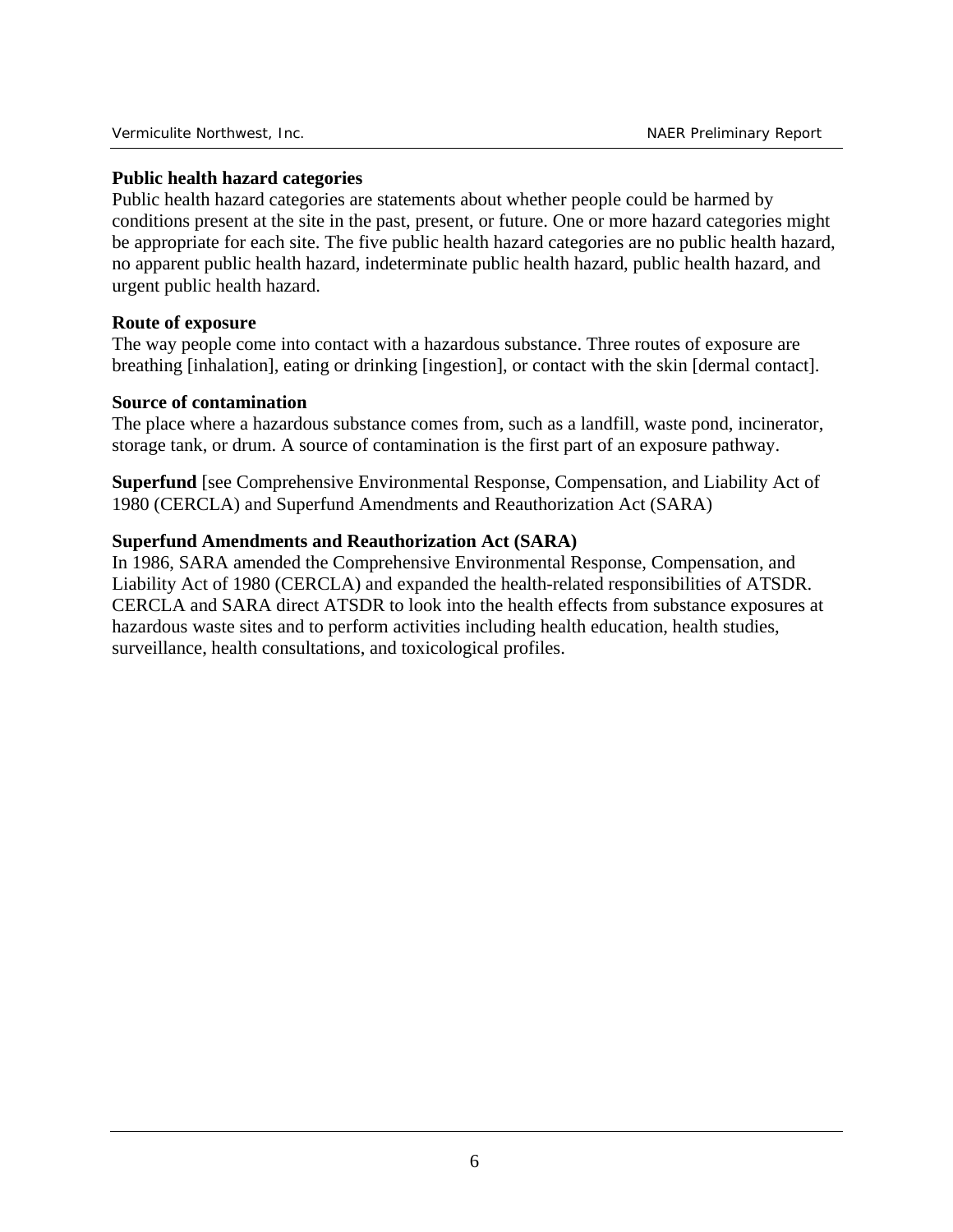# **Background and Statement of Issues**

This health consultation evaluates the potential human health hazard posed by asbestos associated with vermiculite ore that was received from Libby, Montana, and processed at Vermiculite NW, Inc. (Vermiculite NW) in Spokane, Washington. DOH prepared this health consultation under a cooperative agreement with the Agency for Toxic Substances and Disease Registry (ATSDR).

Vermiculite is a naturally occurring, flaky material with a variety of uses, including attic insulation, soil amendments, and fire-proofing material. Raw vermiculite contains water in its structure. When heated rapidly, the water flashes into steam, expanding the ore into accordionlike particles. This process, called *exfoliation*, expansion, or "popping," creates a lightweight material that is fire resistant, making it a useful home or building insulator.<sup>1</sup>

A series of reports, beginning November 1999 in the *Seattle Post-Intelligencer,* outlined the impacts of an asbestos contaminated vermiculite mine in Libby, Montana.2 The Libby vermiculite mine operated from the early 1920s until 1990, and was last owned by the W.R. Grace Company. Unfortunately, the ore from Libby contained amphibole asbestos at levels as high as 26%.<sup>3</sup> Because mining and processing vermiculite is an extremely dusty task, miners and workers were exposed to high levels of asbestos-containing dust. Many of these workers developed asbestos-related lung diseases, including asbestosis, lung cancer, and mesothelioma.

ATSDR screened miners, mill workers, and people who had lived in Libby for at least six months prior to December 31, 1990. Results of the study indicated that 186 of the 365 (51%) former W.R Grace Company workers participating in medical tests and 1,186 of the 6,668 (18%) adult subjects who lived in the town had lung abnormalities.<sup>4,5</sup> The study determined that exposure to asbestos fibers was not restricted to the mine and processing facility, but also included people not employed by W.R. Grace.

Vermiculite ore was transported from Libby by rail all over the country to facilities where it was expanded and bagged for regional distribution. One such facility, Vermiculite NW, was located at 1318 N. Maple Street in Spokane, Washington. It operated for more than three decades until it was closed in 1974 (Figure 1). $678$ 

# **Site Description**

The former Vermiculite NW expansion plant site comprises approximately 1.5 acres in an area with a mix of commercial and residential land uses. In general, housing is present directly to the north and south of the facility, with commercial properties situated to the east and west. The nearest housing to the south of the plant is about 40 meters away. Houses to the north are situated on a steep, 25-foot-high bluff about 100 meters from the former plant. Historical aerial photographs show that little has changed since the 1950s with regard to land use in the area surrounding the former vermiculite expansion facility (Figure 2).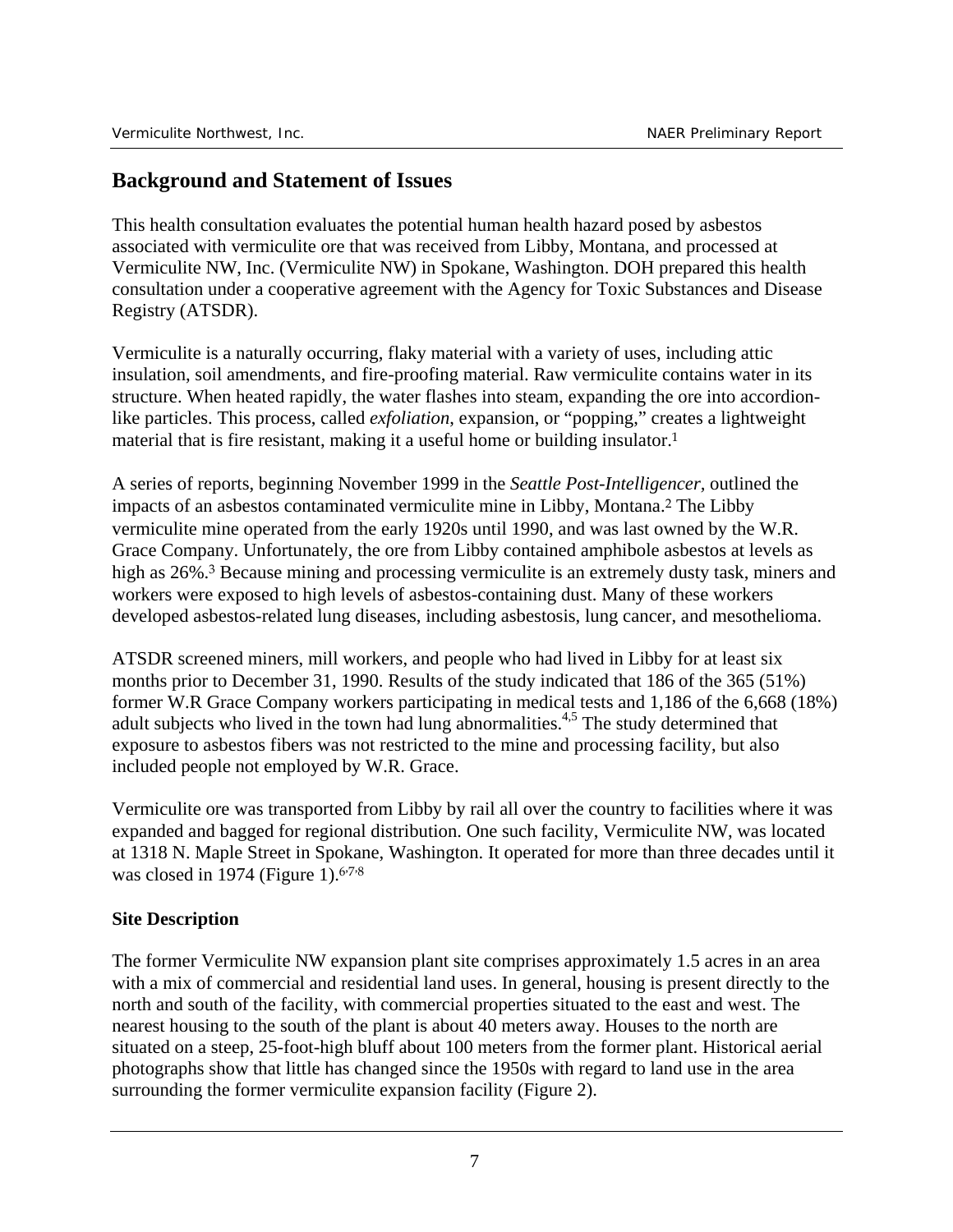The site is currently owned by Spokane County, and a chain link fence around the perimeter restricts access. The building that housed the vermiculite expansion furnace was razed in the mid-1990s, and other warehouse buildings were demolished in November of 2002. The only remaining building from the Vermiculite NW facility is a small structure once used as office space. This building has been recently vacated and sits outside the fenced area.

#### **Site Operations and History**

 $\overline{a}$ 

The facility was equipped with a vermiculite furnace that expanded vermiculite ore (average density = 55 lbs/ft<sup>3</sup>), producing a lightweight material (density  $\sim$ 7 lbs/ft<sup>3</sup>) with a variety of uses.<sup>9</sup> According to a former employee who worked at Vermiculite NW in the 1960s, the process was a dusty one.

The facility received ore from Libby, Montana, in railcars via a railroad spur that ran parallel to the north side of the building. The ore from the railroad cars was unloaded into six storage bins, each with a capacity of 60 tons ( $\sim$ 2200 ft<sup>3</sup>), for a total storage capacity of 360 tons.<sup>a, 10</sup> Ore from the storage bins was transferred into a hopper before being directed to a conveyor belt that fed the furnace at a rate of about one ton per hour. The vermiculite ore stayed in the furnace for about eight seconds and was subjected to temperatures over  $1000^{\circ}$  F until it expanded ("popped"). Fans blew the expanded vermiculite through a chute, onto an elevator, and finally onto a vibrating screen that separated the expanded ore from unexpanded ore (commonly referred to as "stoner rock"). Expanded vermiculite was cooled, fed into a hopper, and funneled into open bags.

Workers held the bags at the end of the chute and pulled a tongue in the chute to allow vermiculite to fall into the bag. Once the bag was full, a worker pushed back the tongue, stopping the flow of vermiculite. The bag was then removed and sewn shut. Workers wore broadbrimmed hats to keep dust from falling on their faces. Dust accumulated on the floors, which were swept about every two hours. In general, workers did not wear respiratory protection.

Stoner rock and other by-products were piled on the south side of the facility (Figure 3) for disposal at undisclosed locations. A former worker reported that people carted this waste off for use in their yards. One employee transported the waste rock 15 miles north to his home in Chattaroy, Washington, for use as fill in his driveway, yard, and garden.

The facility also had a mixer on site, which combined expanded vermiculite with a variety of other materials, depending on the type of product being made. Other materials included sphagnum, fertilizers, gypsum, bentonite, wood pulp, and asbestos. Chrysotile asbestos was

Records from WR Grace do not reveal the overall amount of ore the facility received from Libby over its operating life, but a rough estimate is possible on the basis of the amount of bagged vermiculite the facility produced. In 1972, 175,000 bags of vermiculite were produced, and each bag held 4 cubic feet of expanded vermiculite weighing approximately 28 lbs. This level of production would require at least 2450 tons of ore per year. This is an underestimate as it does not account for "stoner rock" and other inefficiencies in the process.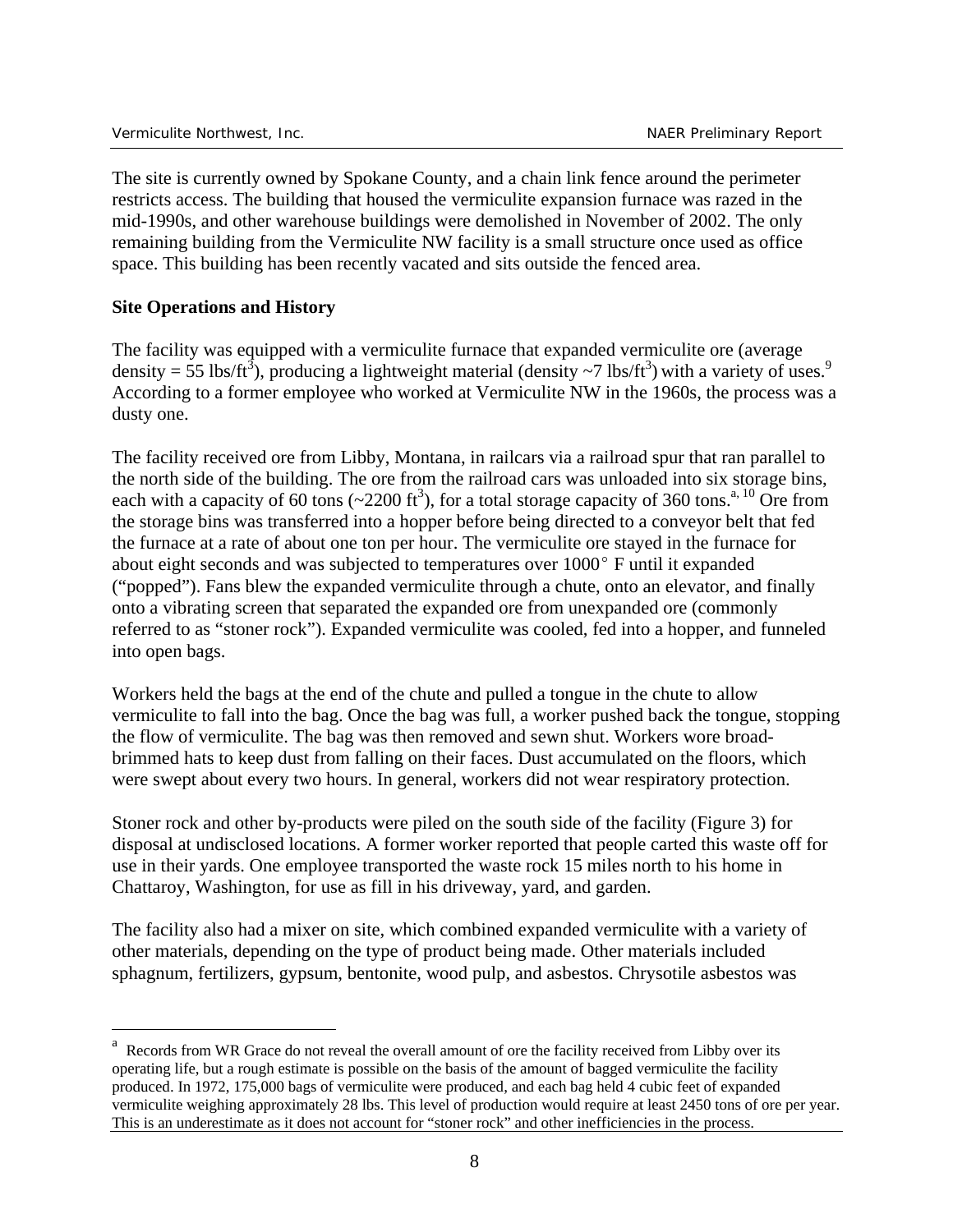mixed with vermiculite to produce acoustic plaster, further contributing to the amount of asbestos dust associated with the facility. $^{11}$ 

#### **Environmental Samples**

Indoor air samples were taken from the facility on two separate occasions in the early 1970s. The first event consisted of three samples, all of which exceeded the permissible exposure limit (PEL) of 0.1 fiber per cubic centimeter (f/cc) with one sample exceeding the then-current PEL of 5 f/cc<sup>12</sup> This event prompted a follow-up inspection by the Washington State Department of Labor and Industries. The inspector noted a dusty work environment with inadequate ventilation. Air samples from within the facility revealed asbestos fiber concentrations that ranged from 6.1 to 50 f/ $cc$ <sup>13</sup> All samples were above regulatory levels (Appendix B). One Vermiculite NW worker, himself diagnosed with asbestosis, spoke of other former workers who have died because of lung disease. Newspaper articles have also reported that Vermiculite NW workers may have developed respiratory disease, with one dying of mesothelioma 36 years after working at the Spokane plant for only  $23$  months.<sup>14, 15</sup>

No record of stack emission testing is available, so how much asbestos was emitted from the facility is uncertain. A former employee recalled a stack which, he estimated, rose 10 ft above the roof. He reported seeing dust coming from the stack and blowing in the direction of nearby homes. Some neighborhood residents also recalled dust blowing from the site. Others have claimed that dust came not from Vermiculite NW, but instead from the cement vault company located to the east of the site. Still others did not recall seeing any dust at all.

Eight soil and dust samples were collected from the site on April 27, 2000 (Figure 4). Six of these samples detected asbestos in concentrations ranging from trace amounts to  $2\%$ .<sup>16</sup> Two different methods, Polarized Light Microscopy (PLM) and Transmission Electron Microscopy (TEM), were used to analyze the samples with varying results. Follow-up samples were taken September 5, 2001.<sup>17</sup> Thirteen samples came from the site, 12 samples from nearby neighborhood yards, and 2 came from the previously-mentioned residence in Chattaroy, Washington, that reportedly had stoner rock from Vermiculite NW in the driveway and garden (Table B2). On-site sample results ranged from non-detect (ND)–3% asbestos. Off-site samples revealed a few locations with trace levels of asbestos in soil, including two samples from Chattaroy (Appendix B, Table B2).

It should be noted that much of the site is covered with loose gravel, asphalt, and fill while other areas of the site show accumulations of cement dust. Therefore, soil samples taken from the surface may not be representative of what lies a few inches below the surface: EPA investigators reported seeing layers of vermiculite 7–14 inches below the current ground surface.<sup>18</sup> Subsurface samples were not collected at this site.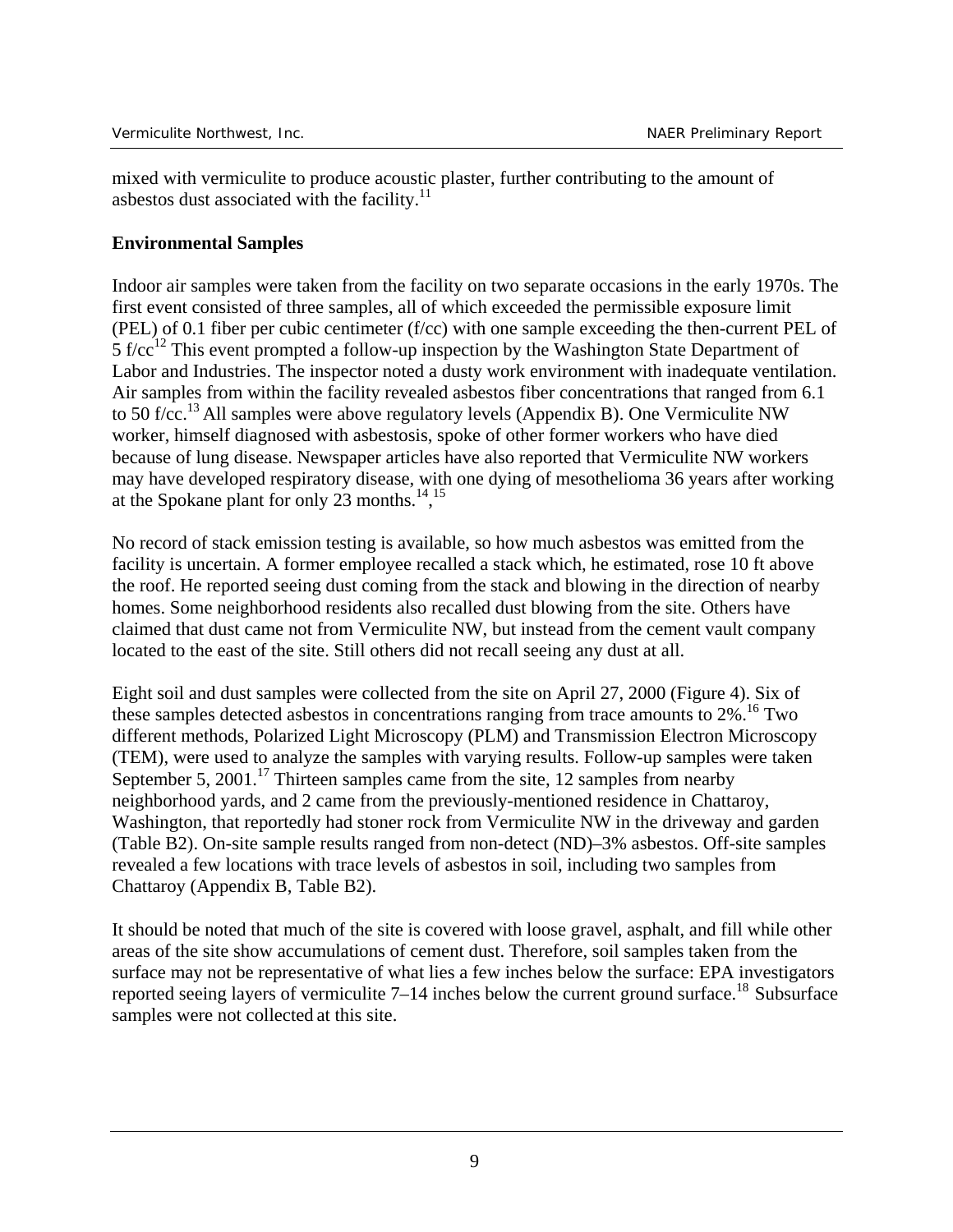#### **Asbestos Analysis**

Asbestos is the broad name given to a group of fibrous minerals that occur naturally in the environment. It is found in deposits or as contaminants in other minerals. The properties that make asbestos commercially viable are its high tensile strength, ability to be woven, heat resistance, and resistance to attack by acid or alkali. EPA banned most asbestos containing products in 1989 in response to public health concerns, but much of the rule was remanded by the U.S. Fifth Circuit Court of Appeals in  $1991$ .<sup>19</sup> Current uses of asbestos include roofing products, gaskets, and friction products (brake linings, clutch facings).20

Asbestos occurs in two mineralogical forms: serpentine and amphibole. Chrysotile belongs to the serpentine family, and is the most common asbestiform used commercially. Chrysotile fibers are curved and flexible. Amphiboles are rod or needle shaped and very brittle, and some evidence indicates that they may be more toxic than serpentine forms. The fibers found in Libby vermiculite belong to the amphibole family.

Legally, asbestos *fibers* are defined as particles with a length-to-width ratio of  $\geq 3:1$  and which are longer than 5 µm. Concentrations in air are reported as fibers per cubic centimeter; asbestos content in bulk materials is reported as a percentage. Asbestos can be detected in air or bulk materials using light and electron microscopy.

The National Institute for Occupational Safety and Health's (NIOSH) method 7400 uses phase contrast microscopy (PCM) to determine airborne fibers in the workplace. This method cannot distinguish asbestos from fiberglass, cellulose or other fiber types. Therefore, it is useful only when the main source of dust is expected to be asbestos, and not in situations where asbestos fibers are mixed with other fiber types.<sup>21</sup> In addition, PCM may not detect very thin fibers. As a result of these limitations, a PCM count can be biased high if fibers other than asbestos are present, or low if thin asbestos fibers are present.

Polarized light microscopy (PLM) is the EPA accepted screening method for asbestos in bulk samples. The main purpose of the PLM analysis is to determine if asbestos exists in a medium. The limit of detection for this method is typically 0.25-1% asbestos. PLM uses polarized light to compare refractive indices of minerals and can distinguish between asbestos and non-asbestos fibers and between different types of asbestos. The method fails, however, in samples where asbestos fibers are fine or obscured by a tightly binding matrix.

Transmission Electron Microscopy (TEM) can also analyze for asbestos in air and bulk samples. Light microscopy can detect particles only down to a diameter of about 0.3  $\mu$ m. Many asbestos fibers have smaller diameters than this and are thus invisible to a light microscope. TEM uses electron diffraction and energy-dispersive x-ray methods, which give information on crystal structure and elemental composition, respectively. This information can help determine the elemental composition of the visualized fibers. One disadvantage of TEM is that it has difficulty determining asbestos concentration in soils and other bulk materials. Advantages of using TEM are that it can detect smaller fibers than PCM or PLM and can also determine the fiber type.<sup>22</sup>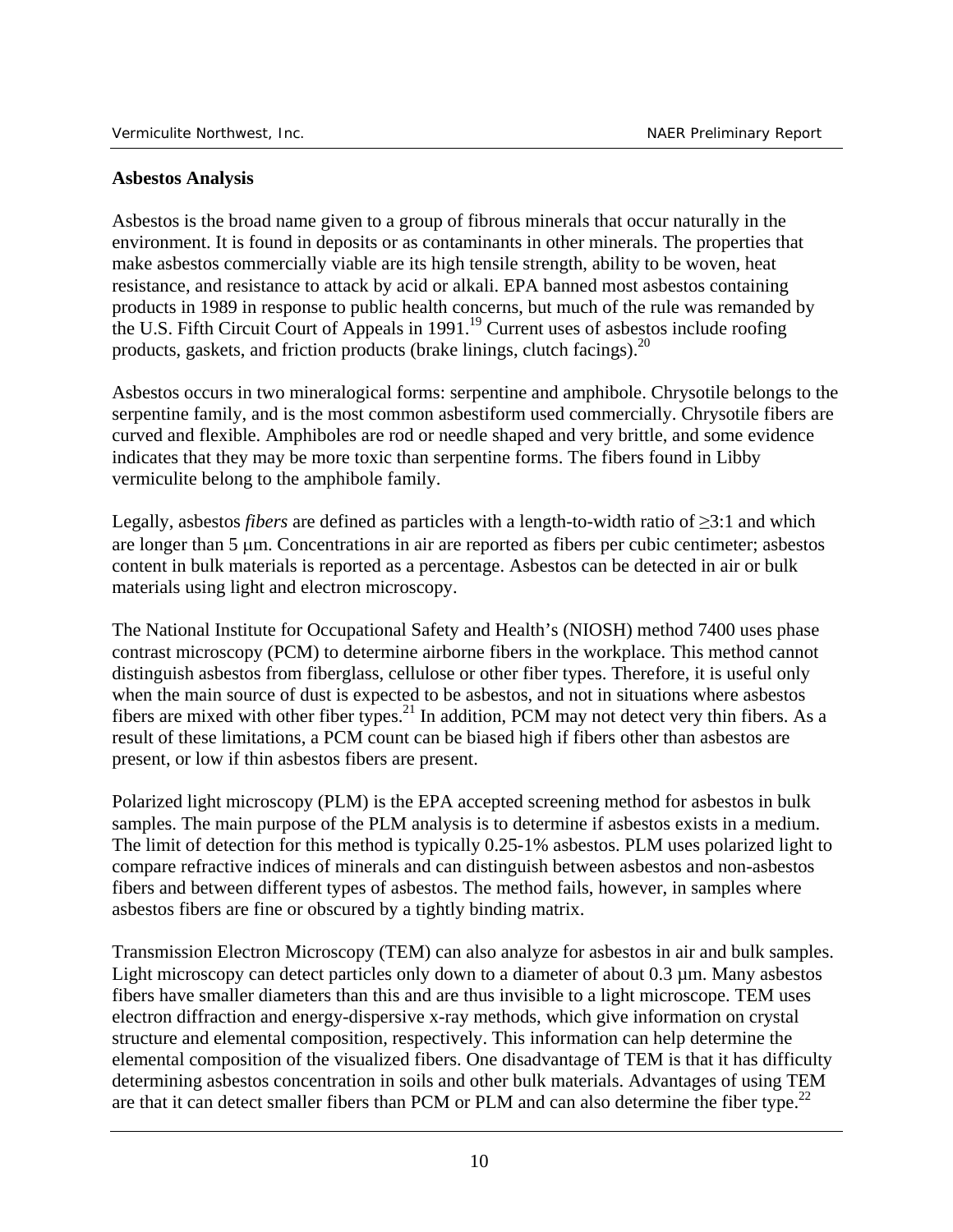When soil asbestos concentrations are low, the number of grids that are examined for a given sample can limit the accuracy of the TEM method. If the laboratory analyst does not count enough grids, the sample results will likely be inaccurate. In general the TEM approach is more tedious and time consuming – and therefore more costly – than PLM, but it provides the best approach for fiber identification and quantification at low sample concentrations*.* 

#### **Health Effects**

The main concern with respect to asbestos exposure is the inhalation of asbestos fibers.Ingestion of asbestos poses little or no risk of non-cancer effects. However, some evidence shows that acute oral exposure might induce precursor lesions of colon cancer, and that chronic oral exposure might lead to an increased risk of gastrointestinal tumors.<sup>22</sup>

In general, inhaled asbestos fibers wider than 3 µm lodge in upper airways, and narrower ones can reach deeper into the lung and alveolar region. Exposure to long, thin, needle-like fibers is of the most concern because these fibers can reach the lower airways and become embedded in the lung tissue, where they may remain for the remainder of the person's life. Repeat exposure to asbestos in air has been shown to cause lung disease, including asbestosis, lung cancer, and mesothelioma.<sup>23</sup> Some reports have suggested that amphibole asbestos is more toxic than chrysotile asbestos, mainly because of physical characteristics of the fibers that allow chrysotile to be broken down and cleared from the lung, whereas amphibole is not removed and builds up to high levels in lung tissue. Some researchers believe that the resulting increased duration of exposure to amphibole asbestos significantly increases the risk of mesothelioma and, to a lesser extent, asbestosis and lung cancer. However, EPA's current risk models consider asbestos toxicity to be independent of size and mineralogy, and the Occupational Safety and Health Administration (OSHA) continues to regulate chrysotile and amphibole asbestos as one substance, as both types increase the risk of disease.

The lack of exposure information distinguishing the different fiber types limits evidence suggesting that the different types of asbestos fibers vary in carcinogenic potency. Other data indicate that differences in fiber-size distribution and other process differences can impact toxicity as much as, or more than, fiber type. $2<sup>22</sup>$ 

#### *Asbestosis*

Asbestosis is caused by inhalation of asbestos fibers. Asbestos fibers in the lungs cause irritation and inflammation. The body attempts to neutralize these foreign fibers with phagocytes, a type of white blood cell that engulfs and absorbs waste material, harmful microorganisms, or other foreign bodies in the blood stream and tissues. The phagocytes are unable to remove all of the asbestos fibers, however, and instead actually help to inflame tissues. Eventually a scar tissue or fibrosis develops in the spaces around the small airways and alveoli. This thickening and scarring prevents oxygen and carbon dioxide moving to and from the blood, so breathing becomes much less efficient. The specific asbestos fiber type (amphibole or serpentine) to which the worker was exposed does not seem to be significant in the development of asbestosis, but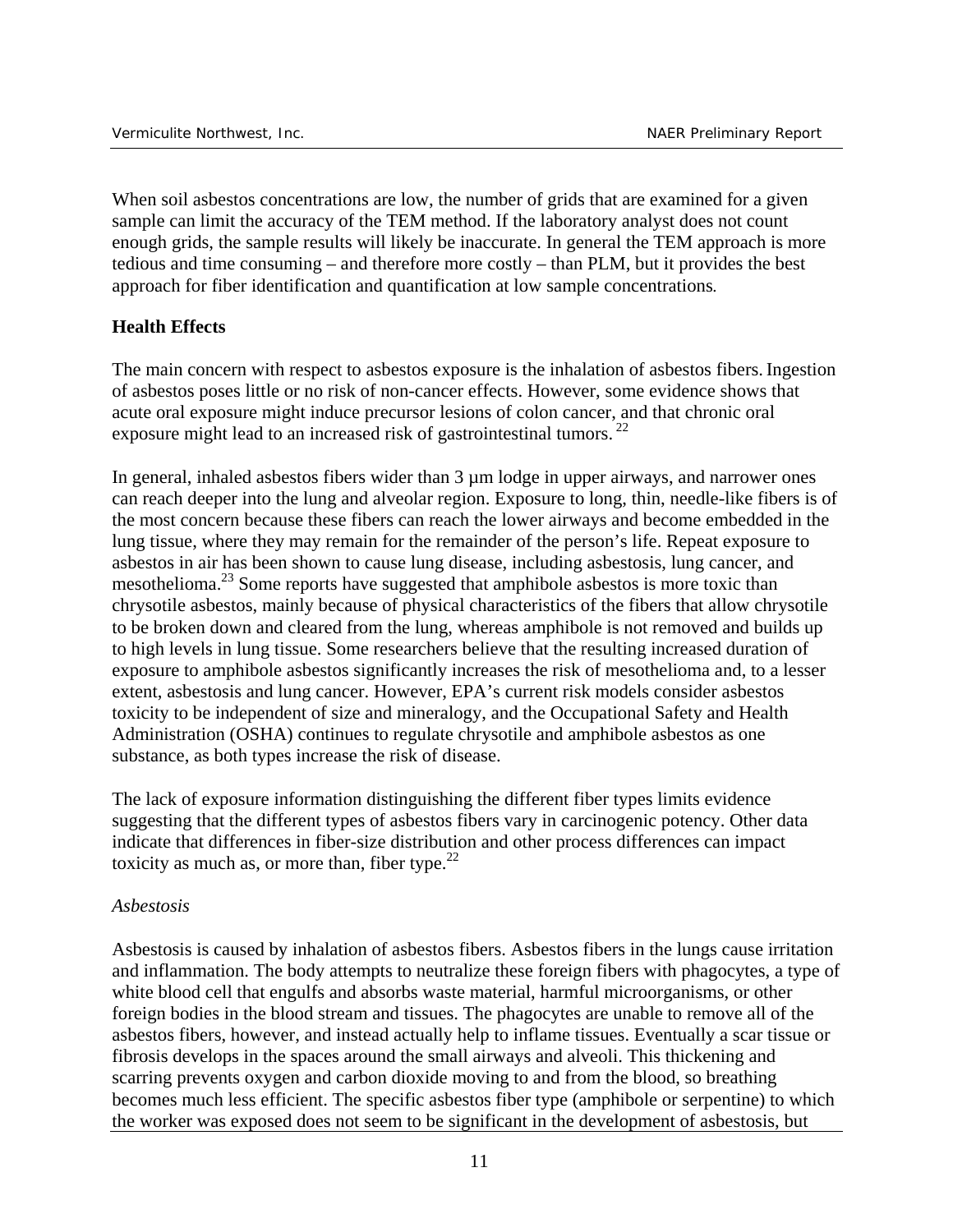some research suggests that longer fibers appear to be more potent than short fibers in causing asbestosis. <sup>22</sup> People with asbestosis are at additional high risk of developing lung cancer or mesothelioma. 22

Other non-cancer effects include *pleural plaques*, localized or diffuse areas of thickening of the lung lining (pleura); *pleural thickening*, extensive thickening of the pleura, which restricts breathing; *pleural calcification*, the depositing of calcium in pleural areas, which is thickened by chronic inflammation and scarring; and *pleural effusions*, fluid buildup in the pleural space between the lungs and the chest cavity. $^{22}$ 

#### *Lung Cancer*

Much evidence suggests that asbestos exposure contributes to lung cancer. The risk of developing lung cancer is much greater for those with significant exposure (usually at work) to asbestos, as compared to the general population. A long period of time—often as long as 30 years—can pass between asbestos exposure and the development of lung cancer. In addition, the combination of tobacco smoking and asbestos exposure further increases the risk of developing lung cancer far beyond the risk associated with separate exposures. In fact, the risk of lung cancer from combined exposure is greater than both factors added together.<sup>22</sup>

#### *Pleural Mesothelioma*

Pleural mesothelioma is a cancer of the cells that make up the pleura, or lining around the outside of the lungs and inside the ribs. It is an extremely rare disease with an incidence rate of one new case per 100,000 people per year, or about 2,000 to 3,000 new cases per year in the United States. The incidence rate of lung cancer in the United States, by comparison, is about 65 times greater. The primary factor associated with mesothelioma is previous exposure to asbestos fibers.<sup>b</sup> Amphibole fibers, such as those associated with Libby vermiculite, are thought to be more potent than serpentine fibers with regard to inducing mesothelioma.<sup>22</sup> Mesothelioma is a terminal disease. Fewer than half of the patients survive longer than seven months after diagnosis.

# **Discussion**

 $\overline{a}$ 

The vermiculite originating from a mine in Libby, Montana, was contaminated with asbestos. Studies conducted in the Libby community indicate health impacts that are associated with asbestos exposure. The findings at Libby provided the impetus for investigating processing sites, including the Vermiculite NW site in Spokane, Washington, and other sites across the nation that received vermiculite from the Libby mine.

b In some cases, pleural mesothelioma has occurred in people with no known asbestos exposure. There is likely to be a baseline incidence of mesothelioma around the world that is not attributable to asbestos exposure, just as there may be other factors that contribute to inducing mesothelioma.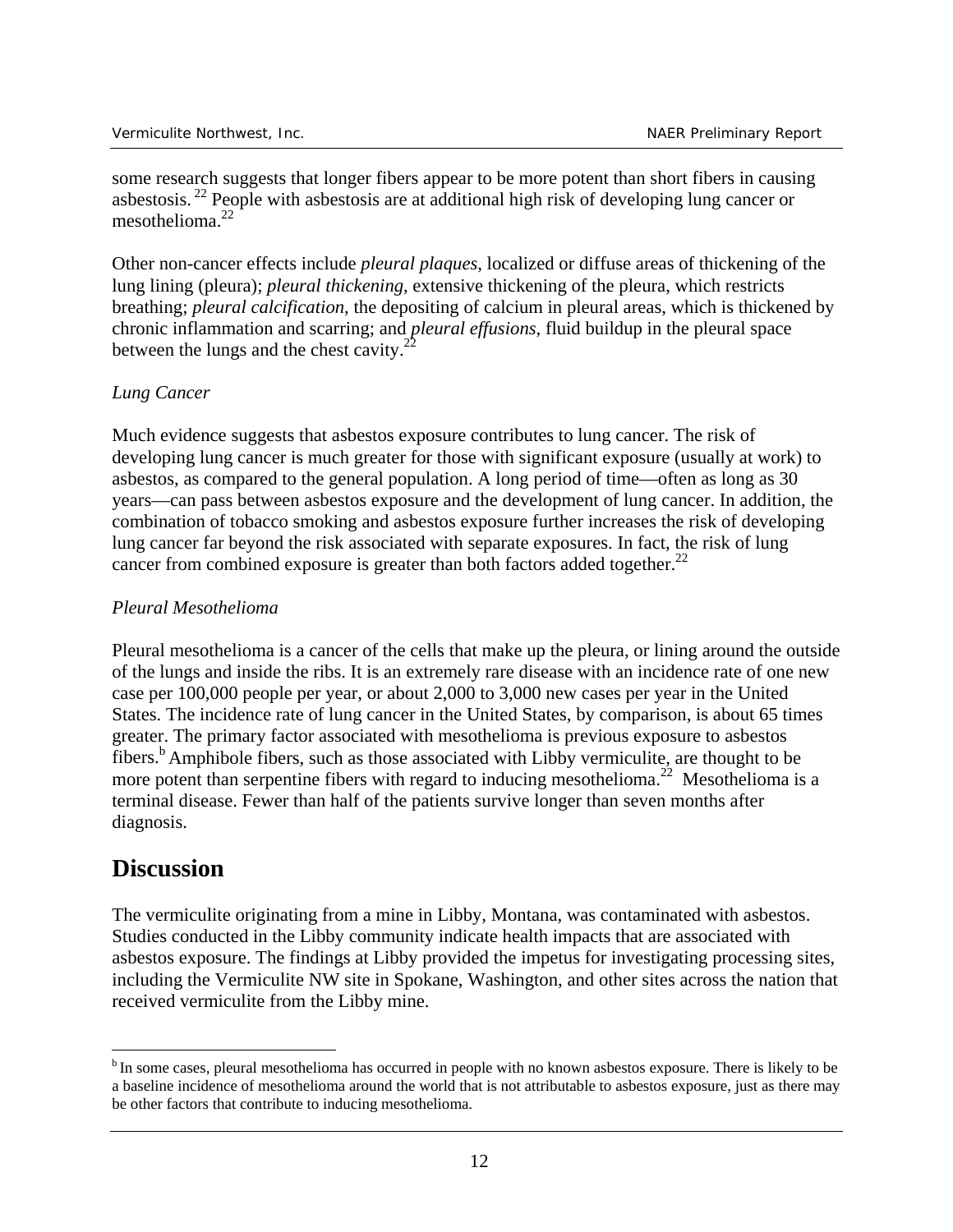It is important to recognize, however, that the asbestos exposures documented in the Libby community are in many ways unique and will not necessarily be present at other sites that processed or handled Libby vermiculite. The site investigation at Vermiculite NW is part of a national effort to identify and evaluate potential asbestos exposures that may be expected at these other sites.

The exfoliation, or popping, of vermiculite ore at Vermiculite NW released significant amounts of asbestos fibers inside the facility and vented contaminated asbestos dust outside that may have been carried into the nearby neighborhood. On-site soil samples revealed detectable levels of asbestos, and off-site samples showed trace levels of asbestos. The following discussion will address past, current and future exposure pathways and health hazards associated with the asbestos released from Vermiculite NW.

An exposure pathway is the means by which an individual is exposed to contaminants. It consists of the following five elements: 1) a *source* of contamination; 2) a *medium,* such as air or soil, through which the contaminant is transported; 3) a *point of exposure* where people can contact the contaminant; 4) a *route of exposure* by which the contaminant enters or contacts the body; and 5) a *receptor population*. A pathway is considered complete only if all five elements are present and connected. A pathway is considered potential if the pathway elements are (or were) likely present, but insufficient information is available to confirm or characterize the pathway elements. A pathway may also be considered potential if it is currently missing one or more of the pathway elements, but the element(s) could easily be present at some point in time. An incomplete pathway is missing one or more of the pathway elements and it is likely that the elements were never present and not likely to be present at a later point in time. An eliminated pathway was a potential or completed pathway in the past, but has had one or more of the pathway elements removed to prevent present and future exposures.

On the basis of information from Libby and facilities that processed vermiculite ore from Libby, we have developed a list of possible exposure pathways for vermiculite processing facilities. All pathways have a common source—vermiculite from Libby contaminated with amphibole asbestos—and a common route of exposure—inhalation. Although asbestos ingestion and dermal exposure pathways could exist, health risks from these pathways will not be evaluated because they are minor compared to those resulting from inhalation exposure to asbestos.

The exposure pathways considered for the Vermiculite NW site are listed in Appendix A, Table A1. Not every pathway identified for the Vermiculite NW site is a significant source of exposure. In general, the main pathways are past inhalation of fibers by former workers and nearby residents and current and future inhalation of fibers from re-suspended dust and soil by residents and on-site workers. Table A2 shows the pathways that are evaluated in the following paragraphs.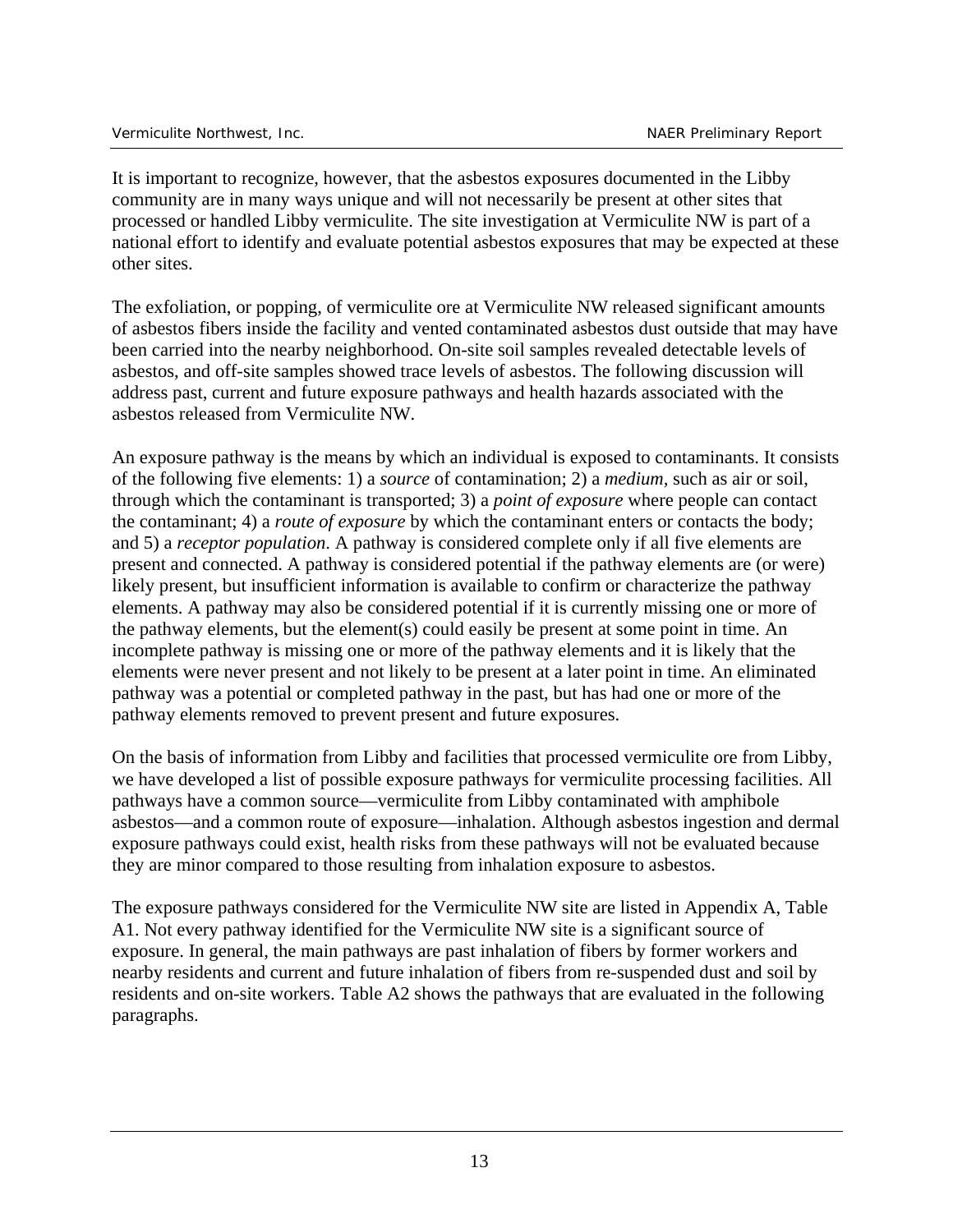#### **Past Exposures**

#### *On-Site Occupational Exposure*

The conditions inside the operating vermiculite facility were extremely dusty, and workers were exposed to asbestos in air that exceeded current occupational standards. All indoor air samples taken in 1972 and 1973 exceeded the current OSHA PEL by 4 to 500 times. Furthermore, news articles and anecdotal information from former employees make it clear that employees were exposed to asbestos fibers and that some developed disease later in life. A case study of a worker in a California vermiculite expansion plant provides additional evidence of the severity of conditions in facilities like Vermiculite NW. The worker developed fatal asbestosis 50 years after working in the plant for only two summers. $^{23}$ 

#### *Waste Piles*

Determining past non-occupational exposures is difficult because no air samples were taken outside the facility. Neighbors who lived near the site before the plant closed in 1974 report that children would jump from the roof into piles of vermiculite ore on the north side of the facility. Air samples near piles of stoner rock taken for a study in Minnesota revealed asbestos fiber concentrations in air to be 13.5 f/cc.<sup>24</sup> If the asbestos levels were similar at the Spokane plant, these children were potentially exposed to high levels of asbestos in air.

#### *Residential Indoor and Outdoor*

Although anecdotal evidence from a former worker suggests stoner rock from the Spokane site was used by some community members in the past, the extent of this practice is not known. Stoner rock that was transported off-site for community use may have resulted in asbestos exposures in the yard, and perhaps in the home through inhalation of dust tracked indoors. Some yards near Western Mineral Products vermiculite expansion facility in Minnesota, where stoner rock was used as fill, had asbestos levels in soil as high as  $10\%$ <sup>24</sup>. The stoner rock was also commonly used in gardens and as a surfacing material for driveways.

Emissions from the facility could have deposited asbestos in nearby yards or homes, further exposing residents through inhalation of re-suspended dust. No information on levels of contamination in house dust exists to eliminate or confirm this possibility, but trace levels of asbestos detected in off-site soil indicate that asbestos fibers traveled off-site by some means.

#### *Household contact*

One Vermiculite NW worker who lived near the facility stated that his clothes were so dusty after work that he would beat the dust off his clothing as he walked home. This example demonstrates how workers could have inadvertently brought asbestos containing dust home in their clothing or hair, potentially exposing their family members or other household contacts. Case studies of asbestos workers and their household contacts have shown that this pathway is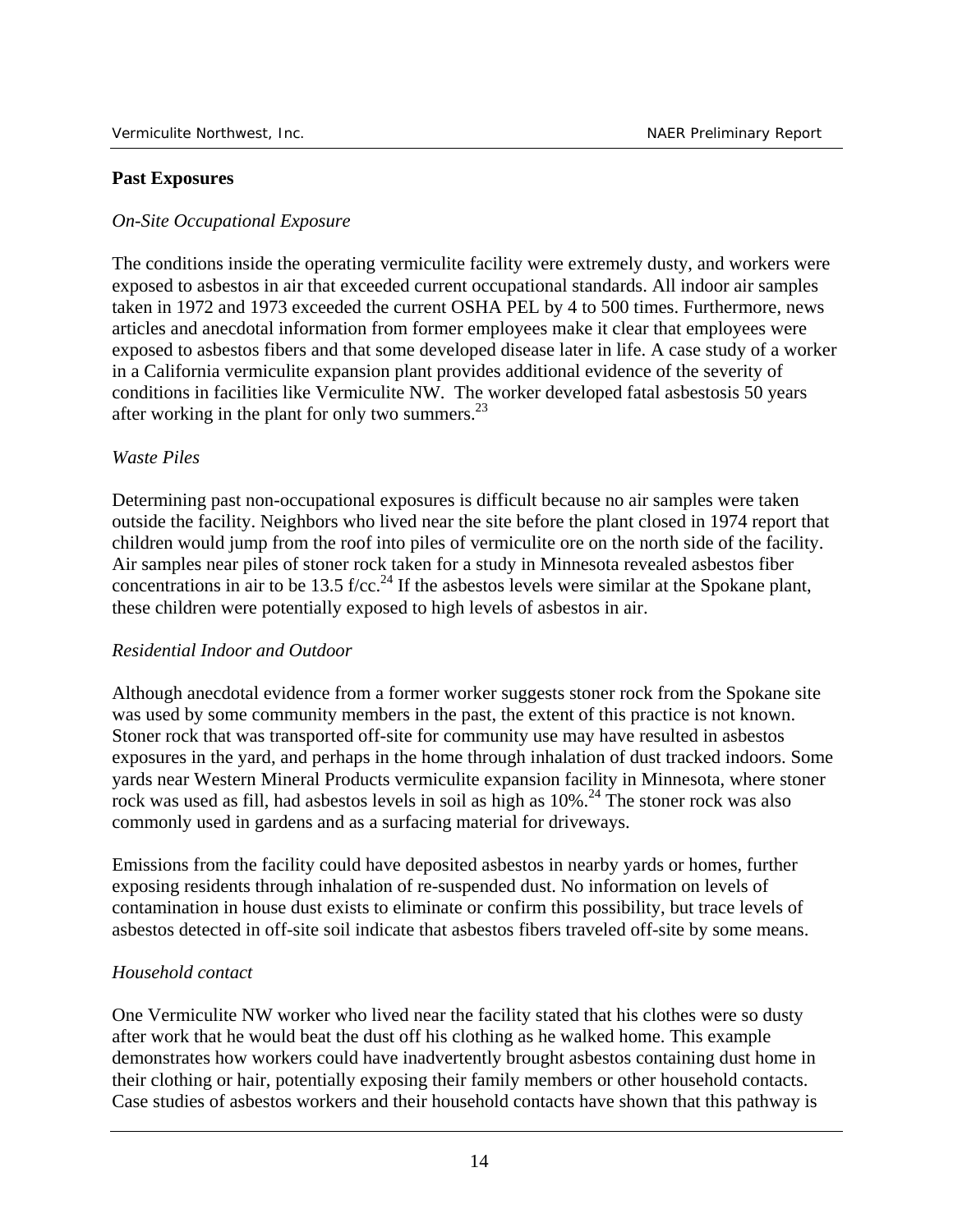potentially significant. ATSDR investigations in Libby, Montana, have also demonstrated a higher risk for worker's household contacts than for the general population.

#### *Ambient Air*

Because the facility operated before the implementation of strict air pollution control regulations, it did not have sophisticated pollution control devices. The vent system on the vermiculite expansion furnace used a low-velocity cyclone as its primary pollution control device and a highvelocity cyclone as its secondary control device.<sup>9</sup> A former worker reported that an exhaust duct with a width of about 12-16 inches protruded 10 ft from the roof, but no emission testing was conducted during plant operation. The lack of stack or ambient air testing complicates any estimation of asbestos exposure to residents living near the facility. Asbestos emitted in air from the facility could, however, have impacted nearby residents, and air dispersion modeling can estimate asbestos concentrations in air in the adjacent neighborhood. Because of the lack of testing, more data is needed from W.R. Grace records or former worker contacts before ambient exposures can be estimated through modeling.

#### **Current and Future Exposures**

#### *On-site Soil*

The vermiculite expansion facility ceased operation in 1974, but detectable amounts of asbestos remain in on-site and nearby soils. Asbestos fibers do not easily break down in the environment and will remain in soil for many years. Wind, vehicle traffic, construction, or other activities may cause renewed or continued exposure by disturbing soil and re-suspend asbestos particles. This potential prompted EPA researchers to conduct experiments with on-site soil in order to determine if asbestos could be re-suspended in significant quantities.

Researchers conducted the initial experiments in a laboratory setting with the soil from the site placed in a small glove box. The glove box was used to prevent dust from and asbestos from being spread through out the laboratory, while providing researchers the ability to agitate the soil. Bulk soil asbestos levels were not measured before the samples were placed in the box, but samples from earlier sampling events showed asbestos levels that ranged from non-detect to 3%. Researchers collected air samples while the soil was manipulated to mimic activities that might re-suspend asbestos fibers. Using TEM, researchers found asbestos fibers at levels as high as 9.4  $f/cc<sup>25</sup>$  In addition, they also found winchite fibers (an unregulated amphibole type) at levels as high as 4.4 f/cc. In comparison, background asbestos levels in air range from 0.00001 f/cc in rural air samples to 0.0001 f/cc in urban air. As noted, the current occupational PEL for asbestos is 0.1 f/cc. The results of the glove box experiments suggested that asbestos fibers could potentially be re-suspended at levels that are of health concern. Because these experiments occurred in a laboratory setting, however, whether normal activities could create a similar exposure scenario remains unclear.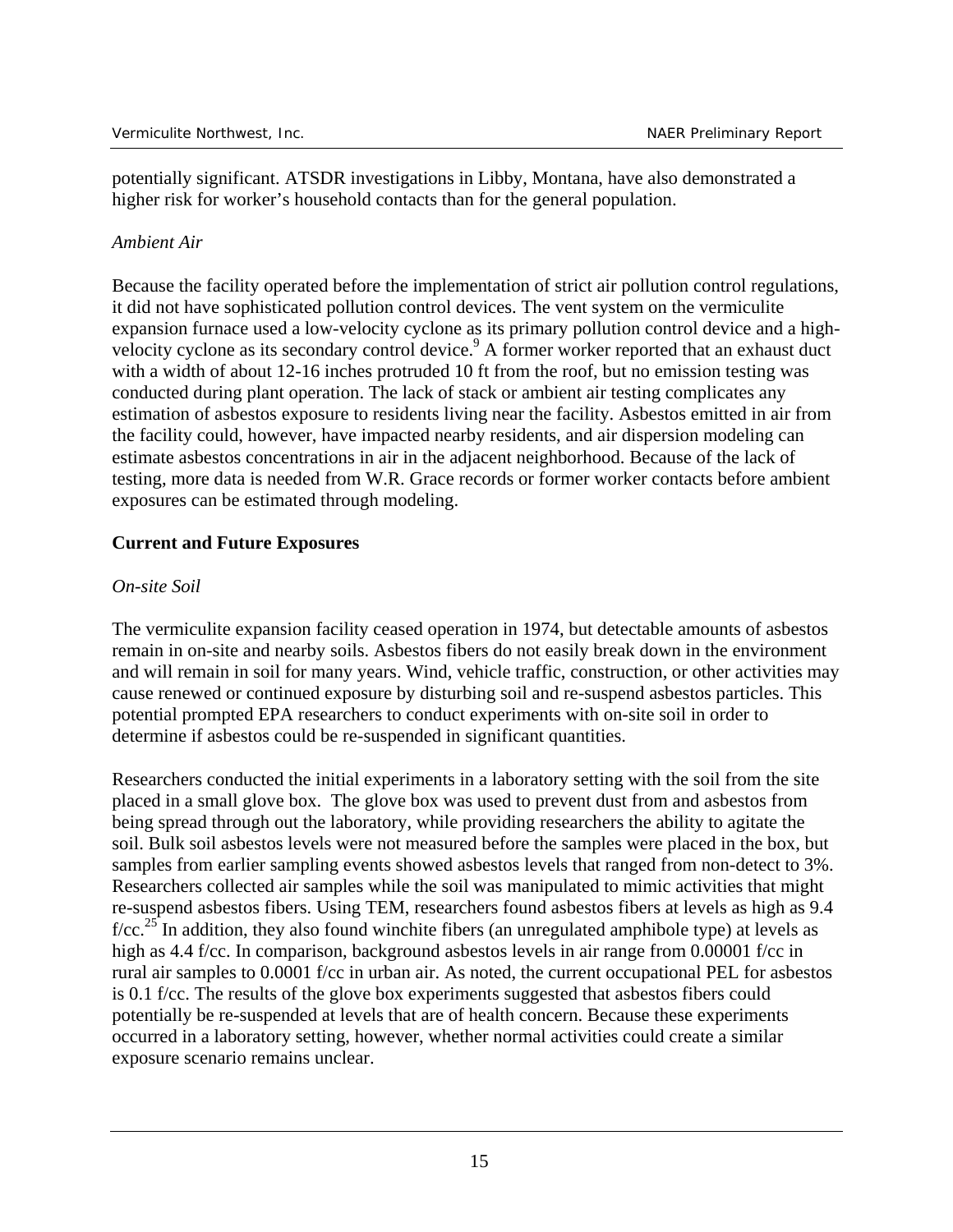In order to better understand how re-suspension of dust could cause exposure, EPA conducted another round of sampling on the site in October 2002 during activities such as leaf blowing and trench digging. Although this sampling event was limited in scope, results indicated that asbestos fibers on site were re-suspended, however, at much lower levels than found during the glove box experiments. PCM analysis detected asbestos at a maximum of 0.25 f/cc which exceeds the occupational PEL of 0.1 f/cc, while TEM results did not exceed 0.045 f/cc. In general, asbestos fiber counts were higher at on-site locations versus those on top of the bluff off-site. Furthermore, asbestos fibers were either not detected, or were detected at much lower levels when TEM was used to corroborate the PCM analysis. This difference illustrates that PCM analysis of a re-suspended soil medium may produce results that are higher than reality.

Also of note is that more dust and asbestos may have been re-suspended had the experiment been conducted in the middle of summer versus the fall, when wetter soil may prevent dust resuspension. At the time of the air sampling, the soil was moist a few inches below the surface Furthermore, redevelopment of the site is likely to expose a larger area of bare soil, which may also contribute to higher levels of re-suspended dust and asbestos through wind and vehicle traffic.

Spokane County took precautions to minimize re-suspension of dust on the site during demolition of on-site warehouse buildings in the fall of  $2002<sup>26</sup>$  The site itself was covered, and the building materials were covered with a slurry that kept the dust down. A large HEPA (highefficiency particulate air) vacuum mounted on a truck vacuumed the ground beneath the structures. The land is now vacant, so current land use is not likely to disturb soil. Access is also restricted by a perimeter fence, thereby limiting the possibility of current exposures.

Future land use at the site could uncover buried or covered asbestos hot spots on the site. Spokane County, the current owner of the property, has recently demolished the remaining structures on the site, and eventually plans to sell it or convert it to a useful piece of land. The potential for disturbing unknown quantities of asbestos in on-site soil would exist if redevelopment does occur. EPA investigators have stated that some evidence exists that fill dirt has been placed on the site since 1974. Asphalt has also been placed over some areas on the site, including the area where former workers reported that waste rock was piled. Disturbing these top layers of soil or destroying asphalt and concrete on the site may uncover more highly contaminated soils and cause asbestos fibers in the soil to become airborne. Workers in these situations will be in close contact with the soil and possibly exposed to hazardous levels of asbestos in air.

Spokane County has agreed to clean the site through the Washington State Department of Ecology's (Ecology) voluntary cleanup program. This program allows the landowner to clean up the site with input and oversight from Ecology. In a recent letter from EPA to Spokane County, EPA reported that they "will seek to assure protection of public health and the environment through the elimination of any pathways for the release or threatened release of asbestos into the environment. In order to minimize potential exposure to asbestos in soil, there will likely be a combination of protection measures such as soil excavation and replacement, physical barriers,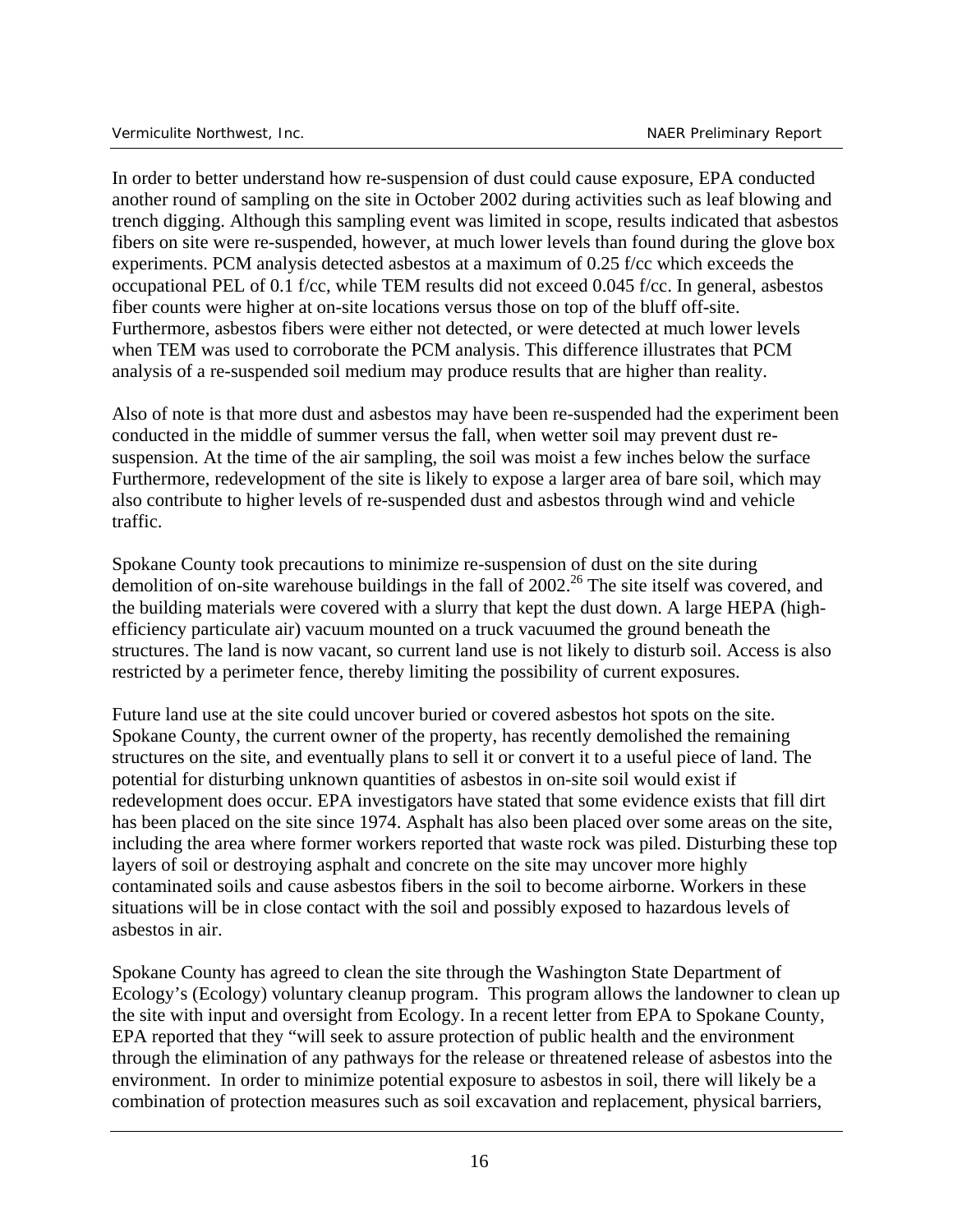and land use controls".<sup>27</sup> Proper oversight from EPA and Ecology can effectively minimize future worker and nearby resident's asbestos exposures related to the site.

# *Residential Outdoor and Indoor*

Residential soil showed trace levels of asbestos, so it appears that asbestos fibers can be resuspended in residential areas near the site, or tracked into the home to be re-suspended with house dust. The levels of asbestos in air remain uncertain, but levels would likely be less than what was found in EPA sampling through actively disturbing on-site soil. Asbestos levels in soil are less in the neighborhood than on-site; furthermore, most yards have grass and vegetation, which minimizes disturbance of the soil.

# **Child Health Considerations**

DOH and ATSDR recognize that infants and children are often more vulnerable to exposures than adults in communities faced with environmental contamination. Because children depend completely on adults for risk identification and management decisions, DOH and ATSDR are committed to evaluating children's special interests at the site.

The effects of asbestos on children are thought to be similar to the effects on adults. However, children could be especially vulnerable to asbestos exposures because they are more likely to disturb fiber-laden soils or indoor dust while playing. Children also breathe air that is closer to the ground and may thus be more likely to inhale airborne fibers from contaminated soils or dust.

Furthermore, children who are exposed could be more at risk of actually developing asbestosrelated disease than people exposed later in life because of the long latency period between exposure and onset of asbestos-related respiratory disease.

In the case of Vermiculite NW, children were likely to have been exposed to asbestos in the past in air while playing on piles of ore, inhaling ambient air, and inhaling re-suspended asbestos fibers in soil or house dust. These exposure pathways, however, cannot be quantitatively evaluated. Current exposures to children are probably not significant because access at the site is restricted, but the amount of residual asbestos fibers in household soil and dust near the facility is unknown. Very low levels of asbestos in yard soils near the former facility are likely, but the level to which children are exposed is likely to be less than the levels generated by EPA investigators using equipment to disturb soil on the site.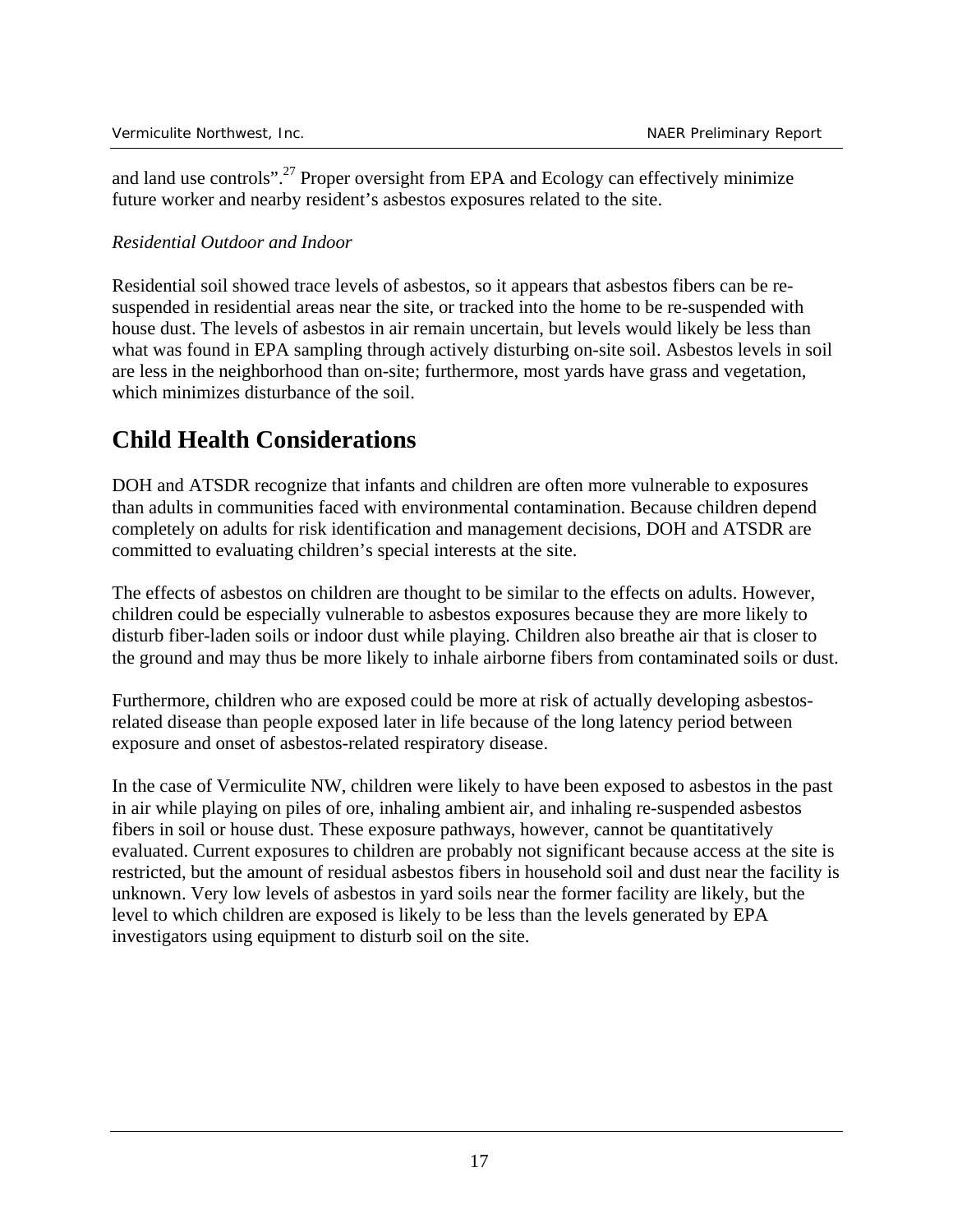# **Conclusions**

- 1. Vermiculite NW received and processed amphibole asbestos-contaminated vermiculite ore from Libby, Montana from the 1940s until 1974. Air samples from the interior of the facility while it was operating showed high levels of asbestos fibers in air. Recent soil samples revealed residual asbestos fibers on site and trace amounts in the yards of some nearby residences.
- 2. A *public health hazard* existed for former workers in the Vermiculite NW facility. Asbestos concentrations in air were measured as high as 500 times the current occupational PEL. Some workers from the facility have since been diagnosed with asbestos related lung disease.
- 3. An *indeterminate health hazard* existed for household contacts of workers who might have brought asbestos contaminated dust into their homes. ATSDR investigations of various populations exposed to asbestos contaminated vermiculite in Libby, Montana indicate increased risk for workers' household contacts compared to those exposed through non-occupational scenarios or to background levels.
- 4. An *indeterminate health hazard* existed for children who may have played on ore and stoner rock piles in the past. It is not known how long or how frequently children played on these piles. Air samples taken near similar piles in Minnesota revealed high levels of asbestos.
- 5. An *indeterminate health hazard* existed for people that lived near the facility while vermiculite was processed there (estimate 1940s to 1974). The community around the site could have been exposed to asbestos fibers from plant emissions, from waste rock brought home for personal use, or from indoor household dust that contained asbestos from one or more outside sources. Insufficient information is available to determine if these exposures occurred, how often they may have occurred, or what concentrations of airborne asbestos may have been present during potential exposures. This information may never be available.
- 6. The Vermiculite NW facility no longer processes vermiculite at the site and no evidence of onsite waste piles were observed during a recent site visit. The pathways for current or future community exposure to airborne Libby asbestos from facility emissions and to onsite waste piles have been eliminated and pose *no public health hazard*.

Individuals within the community could be exposed to asbestos from vermiculite waste rock used as fill material, for gardening, or for paving driveways. This current and future exposure pathway is *an indeterminate public health hazard* because insufficient information is available to determine if waste material from the facility was used within the community.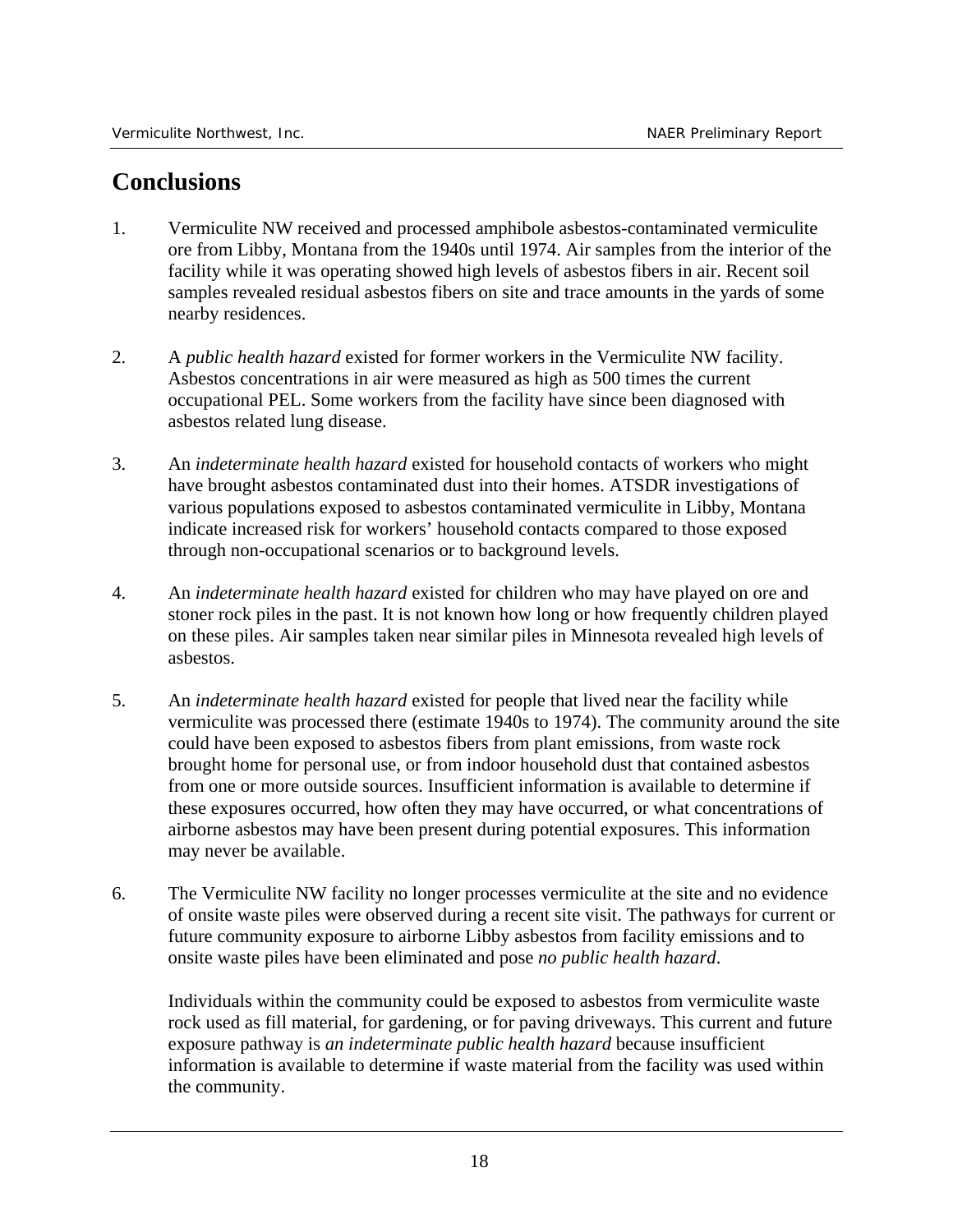7. An *indeterminate health hazard* exists for current and future on-site workers involved in site remediation or redevelopment. On-site air samples taken while soil was being disturbed revealed that some asbestos fibers can become airborne. The amount of fibers in the air, though low, may be at levels of concern under other conditions that involve both excavation and disturbance.

# **Recommendations/Action Plan**

- 1. DOH and ATSDR will evaluate the feasibility of identifying former workers and their household contacts. Follow-up activities may include evaluating health effects, providing educational materials, and interviewing community members to obtain additional siterelated information pertaining to waste disposal practices, industrial hygiene practices, and other facility operations relevant to past exposure pathway analysis.
- 2. DOH and ATSDR are conducting a screening level health statistics review in order to determine the incidence of asbestos-related disease in the Spokane area.
- 3. DOH and ATSDR will develop health educational materials for exposed populations, including information that encourages smoking cessation and annual influenza vaccinations.
- 4. DOH and ATSDR will develop educational materials that target health care providers to promote an awareness of the potential exposure pathways, potentially exposed populations, and symptoms of diseases associated with Libby asbestos. The agencies will disseminate information through professional organizations as well as local and community healthcare networks.
- 5. DOH will evaluate the feasibility of obtaining historical information from W.R Grace records regarding the facility's operating specifications to obtain parameters for an air dispersion model.
- 6. DOH will ensure that information concerning the history of the site is available to local health officials and other city/county officials and property development authorities to increase awareness for future land use changes and/or redevelopment activities.
- 7. EPA, Ecology, Spokane County and DOH will develop plans to limit worker and resident exposures that may result from land use changes or redevelopment at the site. Spokane County is currently working with EPA and Ecology to clean the site and minimize workers' and nearby residents' exposure to asbestos during the cleanup process.